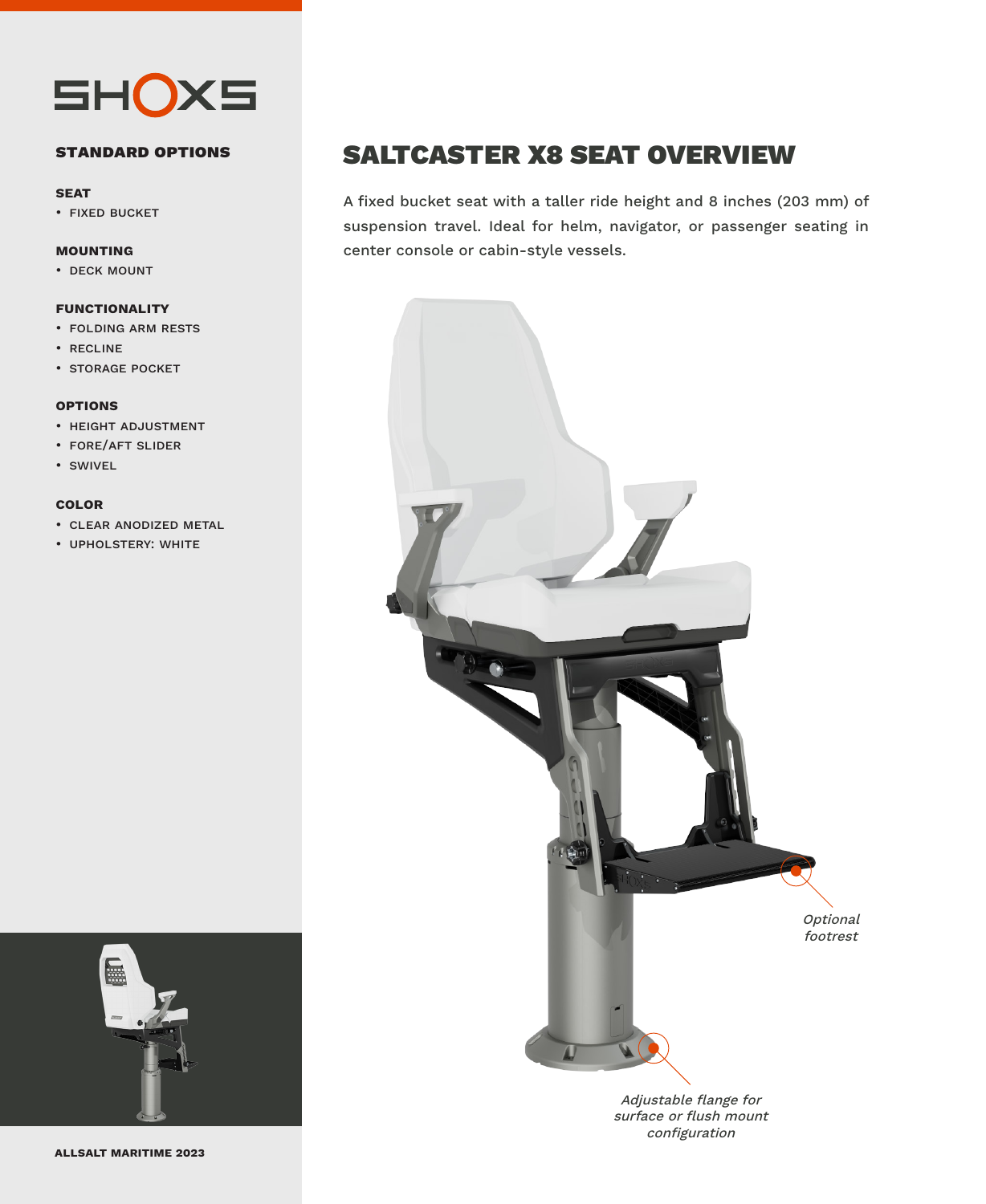# SALTCASTER X8



### SPECIFICATIONS: SHOXS SALTCASTER X8

| <b>SUSPENSION TRAVEL</b> | $203 \, \text{mm}$ / 8 in                                    |
|--------------------------|--------------------------------------------------------------|
| <b>BASE WEIGHT</b>       | $35 \text{ kg} / 77 \text{ lb}$                              |
| <b>MATERIAL</b>          | Fiber reinforced composite, 316 SS, anodized aluminum        |
| <b>UPHOLSTERY</b>        | Waterproof Marine Vinyl, UV Stable and Mold Resistant, White |
| <b>MOUNTING</b>          | <b>Deck</b>                                                  |